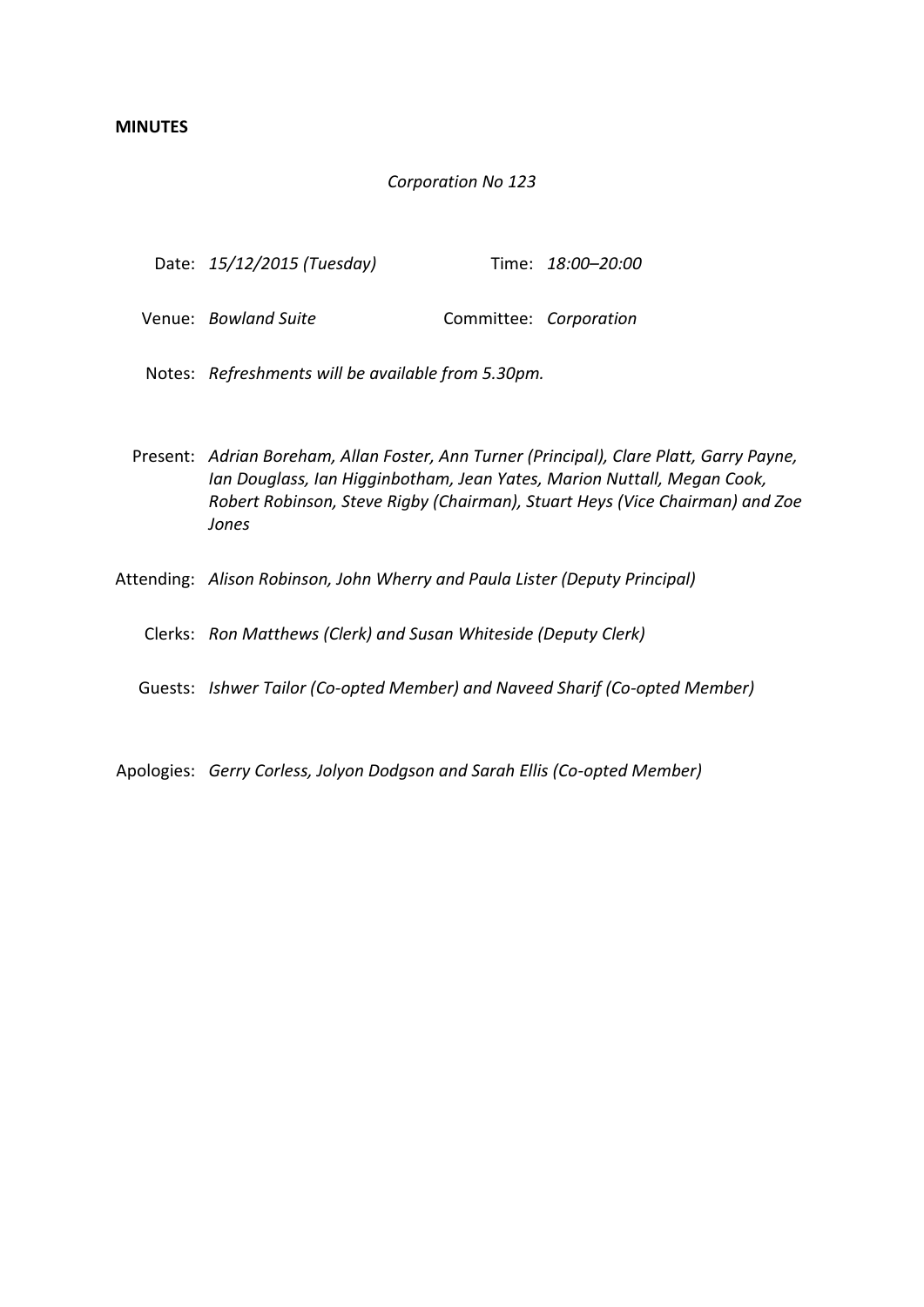# *Public* **Minutes**

| Item number:<br>(and category) | Item description:                                                                                                                                                                                                                                                                                                  |
|--------------------------------|--------------------------------------------------------------------------------------------------------------------------------------------------------------------------------------------------------------------------------------------------------------------------------------------------------------------|
| 104.15<br><b>Decision</b>      | <b>Attendance of Co-opted Governors and Members of Management</b>                                                                                                                                                                                                                                                  |
|                                | Standing Order 13 states that:                                                                                                                                                                                                                                                                                     |
|                                | As a matter of policy all meetings of the Corporation and its Committees<br>will be held in private. The agendas and minutes and supporting papers<br>of its public business will be made available to the general public.<br>However:                                                                             |
|                                | (a) The Principal shall be authorised to invite members of staff to attend<br>in their employed capacity for both public and confidential business as<br>appropriate and in accordance with Standing Order 25.                                                                                                     |
|                                | (b) The Corporation however, may exclude members of staff from<br>attending any business that it deems necessary.                                                                                                                                                                                                  |
|                                | (c) Attendance by other persons shall be at the discretion of the                                                                                                                                                                                                                                                  |
|                                | Corporation following advice from the Principal or Clerk.                                                                                                                                                                                                                                                          |
|                                | Corporation does encourage Co-opted Governors to attend and take<br>part in the discussion and debate.                                                                                                                                                                                                             |
|                                | Corporation agreed the attendance of Management for the public and<br>confidential agenda items.                                                                                                                                                                                                                   |
| 105.15                         | <b>Apologies for Absence</b>                                                                                                                                                                                                                                                                                       |
| Record                         | Apologies for absence were received from, Megan Cooke, Gerry<br>Corless, Jolyon Dodgson, Zoe Jones, Robert Robinson and co-opted<br>member Sarah Ellis.                                                                                                                                                            |
| 106.15                         | <b>Public Minutes of the Previous Meeting</b>                                                                                                                                                                                                                                                                      |
| <b>Decision</b>                | The public minutes of meeting number 122 held on Tuesday 29<br>September 2015, published on the extranet, were agreed as a true and<br>correct representation of the meeting.                                                                                                                                      |
| 107.15                         | <b>Declaration of Interest</b>                                                                                                                                                                                                                                                                                     |
| Record                         | Area Reviews - The Government is supporting a restructure of the post-<br>16 education and training sector through a series of area based reviews.<br>The desired outcome is to create more financially stable and efficient<br>providers and improved collaboration across the different types of<br>institution. |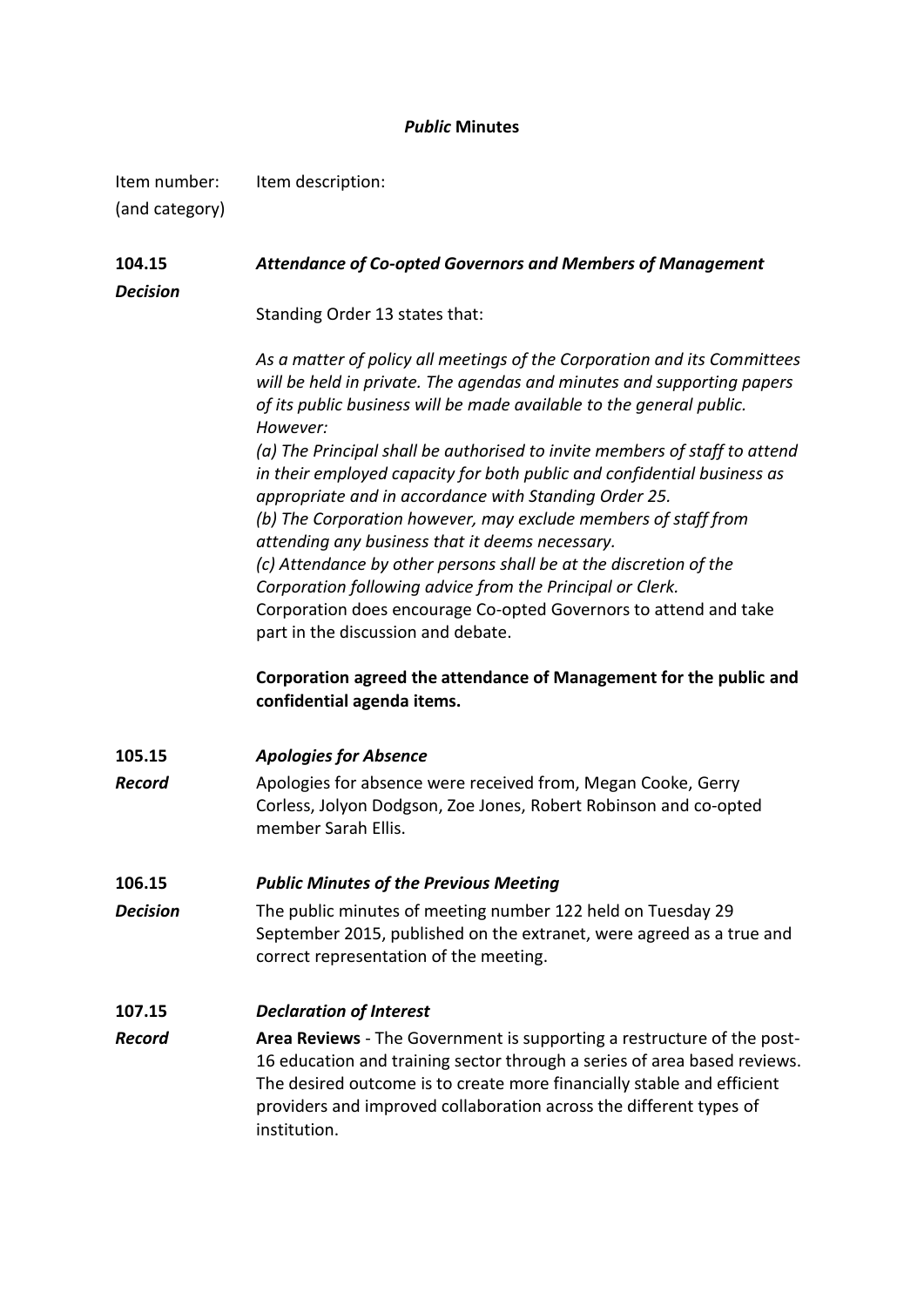Area review discussions are currently a thread running through the meetings of Corporation and its Committees.

Corporation gave regard to its Board which was made up of 12 independent members and 5 members with direct connection to the College, these being 2 students, 2 staff and the Principal. All Myerscough College Governors are bound by the sector's Code of Good Governance (adopted by the Board) and the Myerscough College Code of Governor Conduct which incorporates the ten principles of public life and six principles of good governance, adherence to which mitigates any conflict of interest. The contributions of these five members to discussions around area reviews is essential to the Boards collective decision making process.

# **Resolved:**

# **That the above be noted.**

### **108.15** *Chair's Opening Remarks*

*Information* The Chair provided an update on his recent activities on behalf of the College which included meetings around Area Reviews, such discussions would be picked up at other points in the meeting.

> He looked forward to seeing fellow members of the Board at the Colleges staff Christmas lunch on Friday 18 December.

### **Resolved:**

# **That the Chair's opening remarks be received.**

### **109.15** *Correspondence*

*Consultation* Corporation gave consideration to the:

# **FE Commissioner's Autumn letter to the sector: Area Reviews and the reshaping of the College sector**

The letter made comment on Area Reviews and reshaping of the sector in response to tighter government funding and more Colleges failing to achieve a surplus. The Commissioner stated, ''..the imperative for high level professional and technical skills to improve productivity has never been higher''.Factors being taken into consideration were low class sizes, competitive marketing between 'same' subject providers and addressing the skills gap that employers face.

Two well attended information events concerning area reviews had been held for Governors where options had been explored.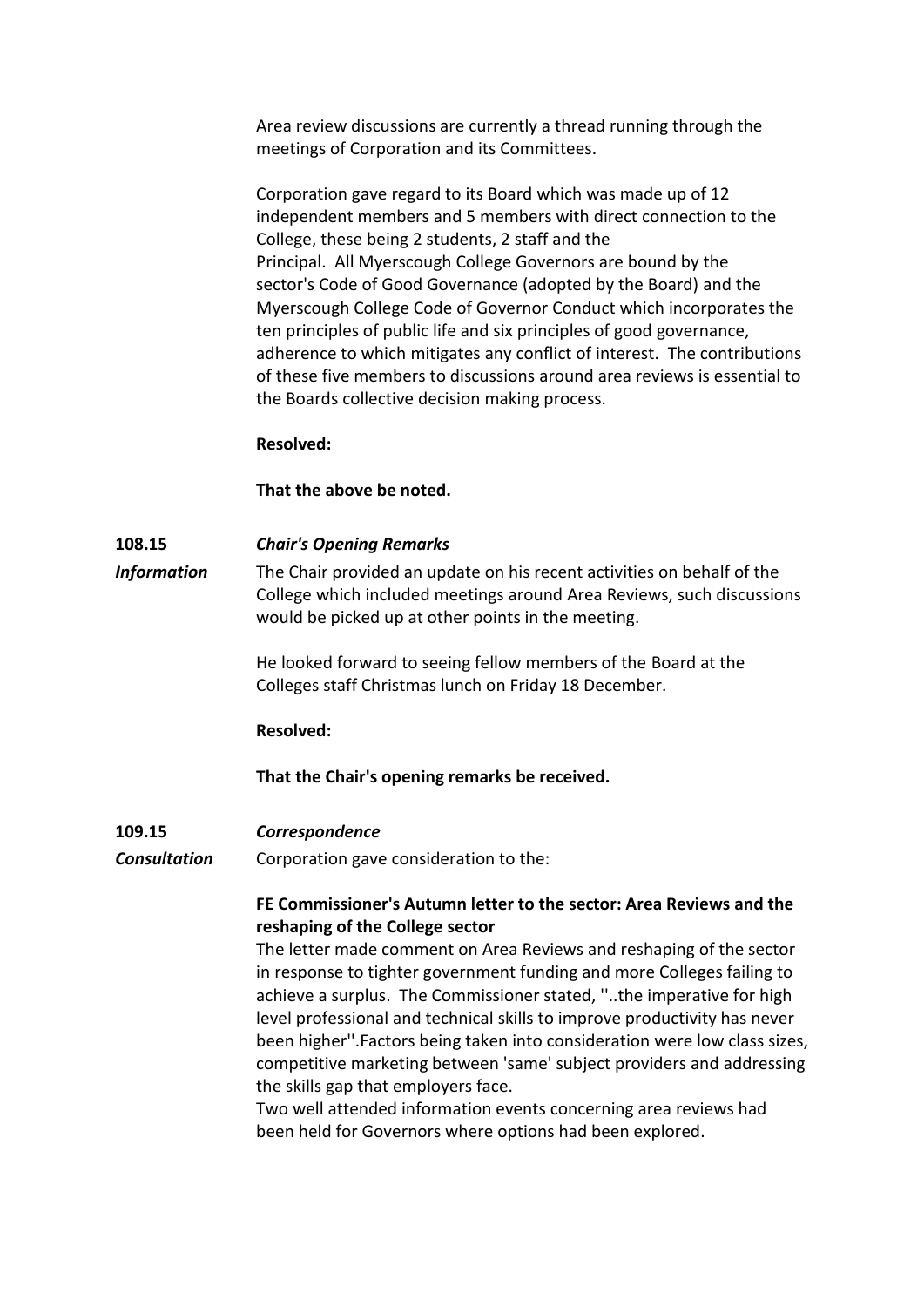# **Termly letter from Nick Boles, Minister of State for Skills and Equalities.**

The letter made comment on the recent government spending review and stated, '.. the settlement recognises the crucial role that 16- 19 education plays in supporting future economic growth'. The letter also urged Colleges to place less reliance on government funding and reiterated the government pledge of 3 million apprentice starts by 2020. The Minister wished to see FE Colleges increase their share of apprenticeship training from the current level of one third. He broadly outlined student loan arrangements which included expanding advanced learner loans to 19 to 23 year olds at levels 3 and 4, and 19 plus year olds at levels 5 and 6. There was to be consultation on introducing maintenance loans for learners who attend specialist, higher level providers including national colleges.

Members commented on the apprentice levy, which would come into force in April 2017. They asked about the impact on Myerscough College and wider. The levy will apply to businesses with wage bills over £3million. These employers will pay a 0.5 per cent of their pay bill into a central fund. In return they will access electronic vouchers that can be used to access training funding for their own apprentices. As now employers will still have to pay the wages of apprenticeships in addition. There were recruitment opportunities to Myerscough and a potential cost of £80k.

# **Resolved:**

**That the correspondence be received.**

# **110.15** *Report of the Myerscough Student Union*

*Information* Corporation gave consideration to the report from the Student Liaison Officer.

> Members noted the increase in popularity of the MSU Facebook page, the organised approach to social events, engagement with the Centres, sport enrichment and health initiatives. The charity of the year was named as the North West Air Ambulance. The MSU was working towards 'Green Impact' environmental accreditations, an awards scheme run by the National Union of Students.

> Due to a venue issue, Freshers Week had not been held for the new student intake but was firmly on the agenda for the next academic year with preparatory arrangements already being made.

**Resolved:**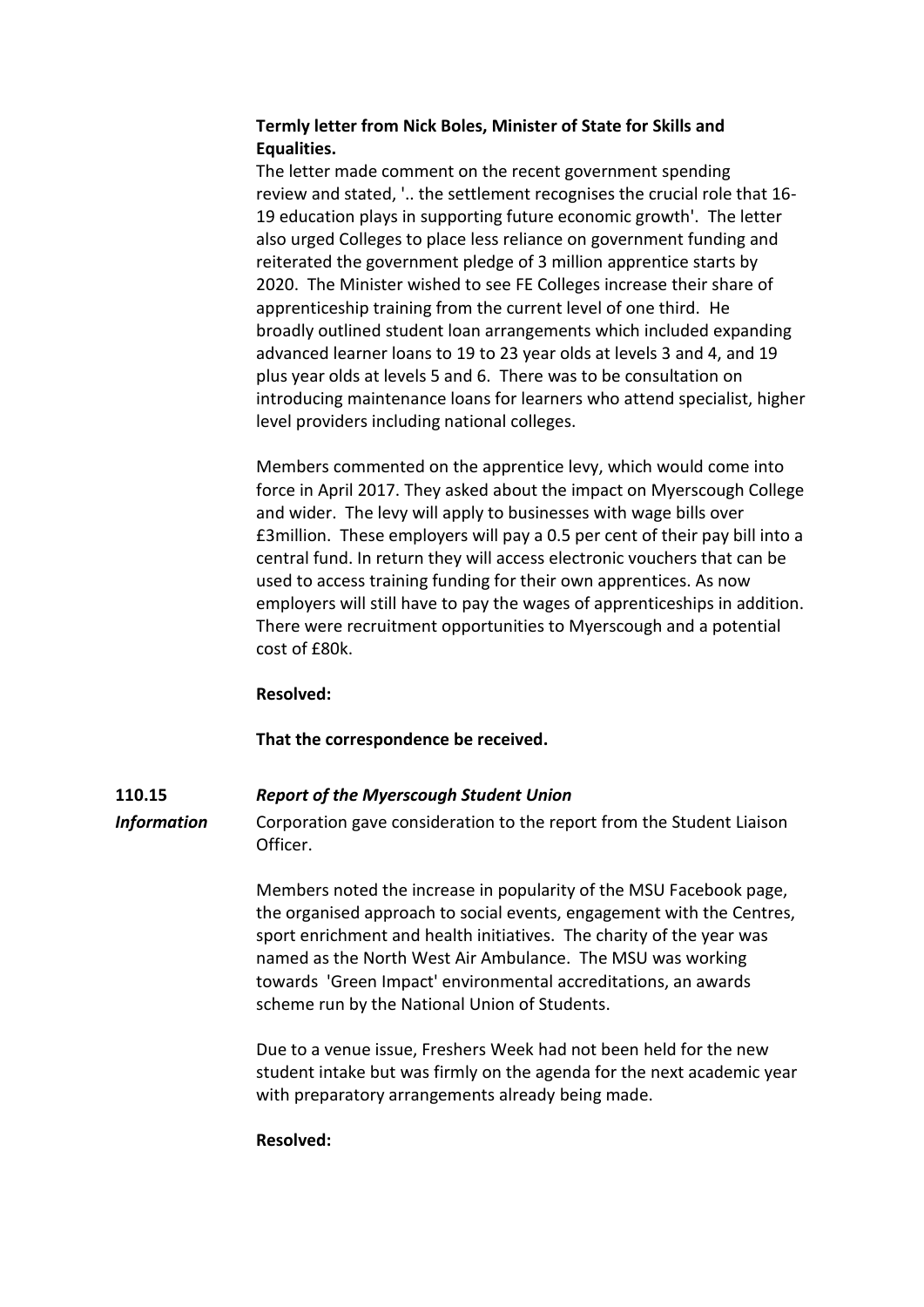# **That the Report of the Myerscough Student Union be received.**

# **111.15** *Governor Involvement Strategy*

*Consultation* Governors informed Corporation of any involvement with the College since the last meeting.

> **Research Conference -** The Chair of Quality & Standards Committee reported on an excellent and well attended event, noting industry relevance, good interaction of audience to speaker and a particularly inspiring presentation from a current student.

**Support and Learning Area Self Assessment Reviews (SAR) -** Governors reported on valuable insight into learning and support areas.

**Staff Forum -** The Vice Chair of Quality & Standards Committee commented on interesting issues. The pressure on 'The Core' (student support centre) to support student welfare concerns came out as acute. Members recalled discussions at Corporation and Quality & Standards Committee on mental health concerns which were also of national concern. Corporation noted mental health training was being delivered to staff, a new post had been created in 'The Core' and counselling hours had been increased. Corporation would continue to receive updates and monitor the situation. The performance enhancement process had also been discussed. The processes around budgeting for pay awards was explained in detail with linkage to performance reviews. The agreed budget was always a limiting factor to increment awards where recommendations always exceeded available funds.

**HE Course Rep Meeting -** A useful event to meet with representatives of the student body. Car parking issues had been amongst items discussed. Overall Corporation noted the engagement activities provided a useful way to get to know the College. Those who attended the events mentioned how welcome they had been made and reported on an experience free from any lobbying.A calendar of events for 2016 was provided.

### **Resolved:**

# **That the update be received.**

**112.15** *Financial Statements Auditors Report and Financial Statements Year Ended 31 July 2015*

**Decision** Both the Audit & Governance and the Finance & Resources Committees had considered the *Financial Statements Auditors Report and Financial Statements for the Year Ended 31 July 2015 and External Auditors Findings Report* and recommended them to the Corporation for approval.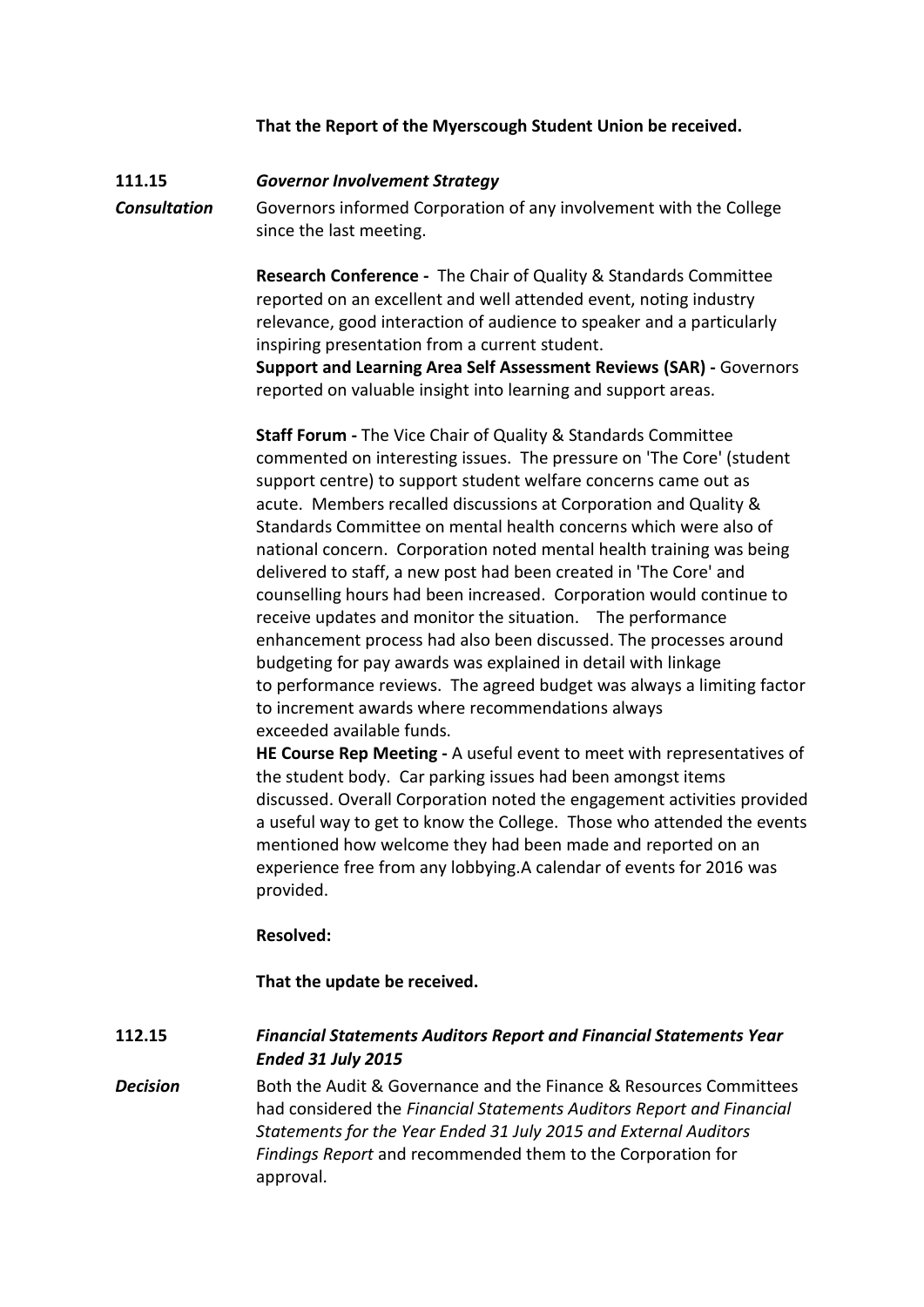The Committees drew Corporations attention to points in the documents.

Corporation noted the accounts presented a sound financial position and that Finance & Resources Committee had not considered it necessary for attendance from the external auditor at the Corporation meeting, as he attended the Finance & Resources and Audit & Governance Committees and provided full explanations and responses and answered all questions to the satisfaction of the Committees.

It was confirmed to Corporation that no adjustments to the final pre audit management accounts were required and they gave strong assurance of the strength of the College's financial processes.

Corporation noted strong performance at a challenging time in the sector where a large proportion of other Colleges were reporting deficits. They also noted the auditors had commented on a smooth process with exceptional advance preparation of documentation. The Board complimented the Vice Principal Finance & Corporate Services who had taken up post towards the end of the process and complimented the Principal and College Accountant who had led the audit in the interim period and those staff involved in the processes.

#### **Resolved:**

- I. **That the external audit findings report for the year ended 31 July 2015 be approved.**
- II. **That the draft letter of representation (financial statements) be approved.**
- III. **That the draft letter of representation (regularity) be approved.**
- IV. **That the Auditors opinions in respect of the Financial Statements Audit and Regularity Audit for 2014 / 2015 be approved.**
- V. **That the Audited Annual Accounts with Members Report for the year ended 31 July 2015 be approved.**
- VI. **That the accounts be forwarded to the SFA prior to 31/12/2015.**

# **113.15** *Annual Report of the Audit & Governance Committee*

*Decision* The Draft Annual Report of the Audit & Governance Committee to the Chief Executive Officer and the Corporation for the year Ended 31 July 2015 was considered at the last meeting of the Audit and Governance Committee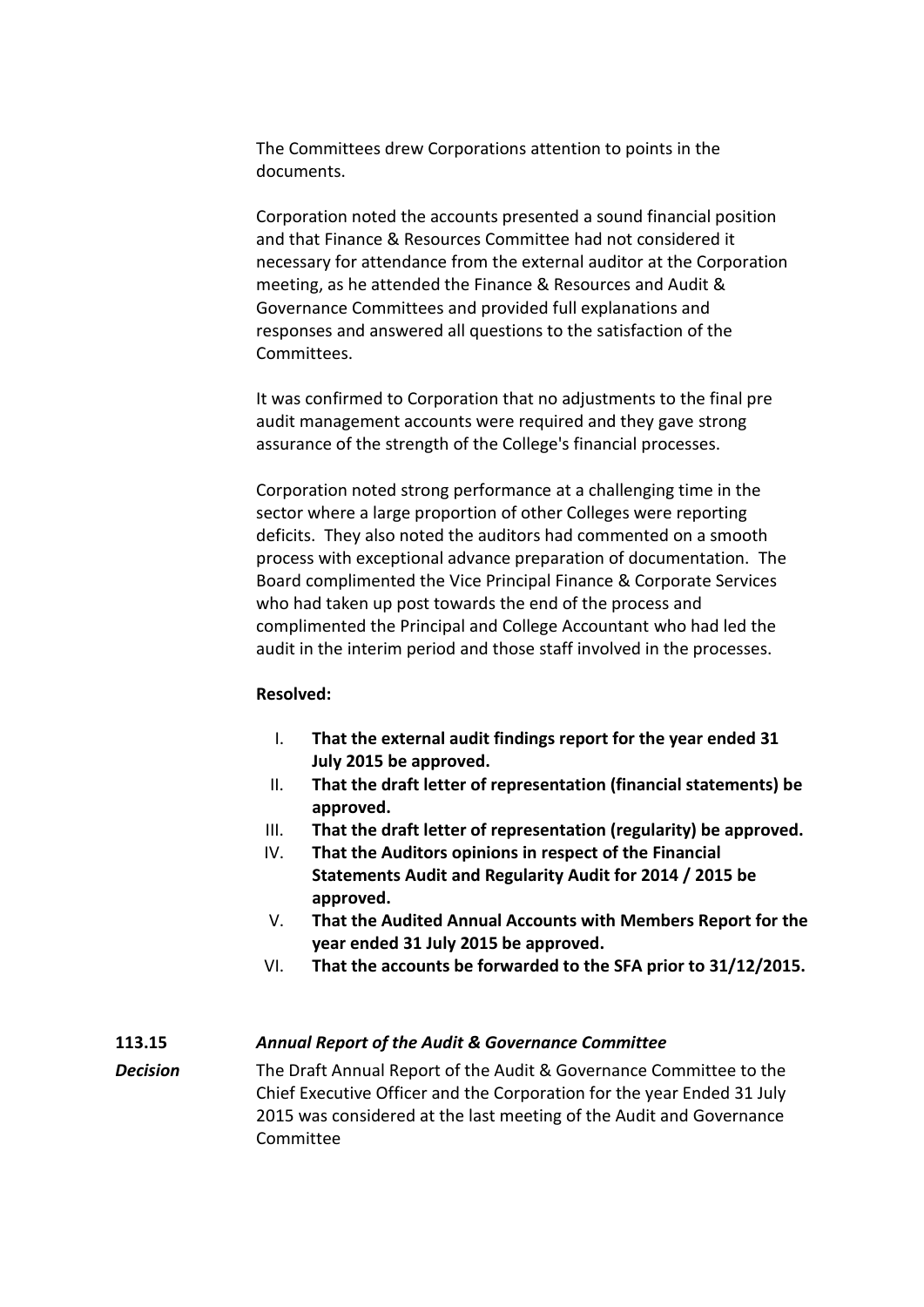Corporation endorsed the Audit & Governance Committee recommendation that the statement below be agreed and noted that the Committee had found no evidence of impropriety.

'The Audit & Governance Committee is of the view that it has operated effectively and fulfilled its obligations as identified in its Terms of Reference. It is also of the opinion that the College's audit arrangements, the internal control systems, value for money policy and procedures, financial controls, framework of governance, risk management and control are adequate, operating effectively and its processes secure economy, efficiency and effectiveness and can be relied upon.'

Members had expressed a wish to compare the Myerscough approach in audit matters to other providers, and arranged for David Fletcher to facilitate at the Governor Away Event in January 2016.

#### **Resolved:**

**That the Annual Report of the Audit & Governance Committee to the Chief Executive Officer and Corporation for the year ended 31 July 2015 be approved and signed by the Chair and Vice Chair of the Audit & Governance Committee and submitted to the Skills Funding Agency.**

## **114.15** *Myerscough College Self-Assessment Report 2015*

*Decision* 'The whole College Self Assessment Report (SAR) informs College policy and strategic planning through Quality Improvement Plans at varying levels from subject courses, support areas through to leadership and management. Overall Myerscough had a good year delivering the budget, making significant progress in the Campus Plan and improvements, ensuring teaching and learning is at the heart of activity, increasing the profile on an international stage and achieving the majority of targets set within the Strategic Plan.'

> A session for Corporation had been held on Tuesday 1 December where Governors had concentrated on a detailed assessment of the College SAR. Suggestions made at the meeting were incorporated into the final document.

> The College had maintained its self assessment of Grade 2 across all top line headings which were aligned with the new Ofsted framework.

Corporation noted some individual areas had dipped in performance which had been discussed at the training event and received further comment at the meeting together with reasons and actions.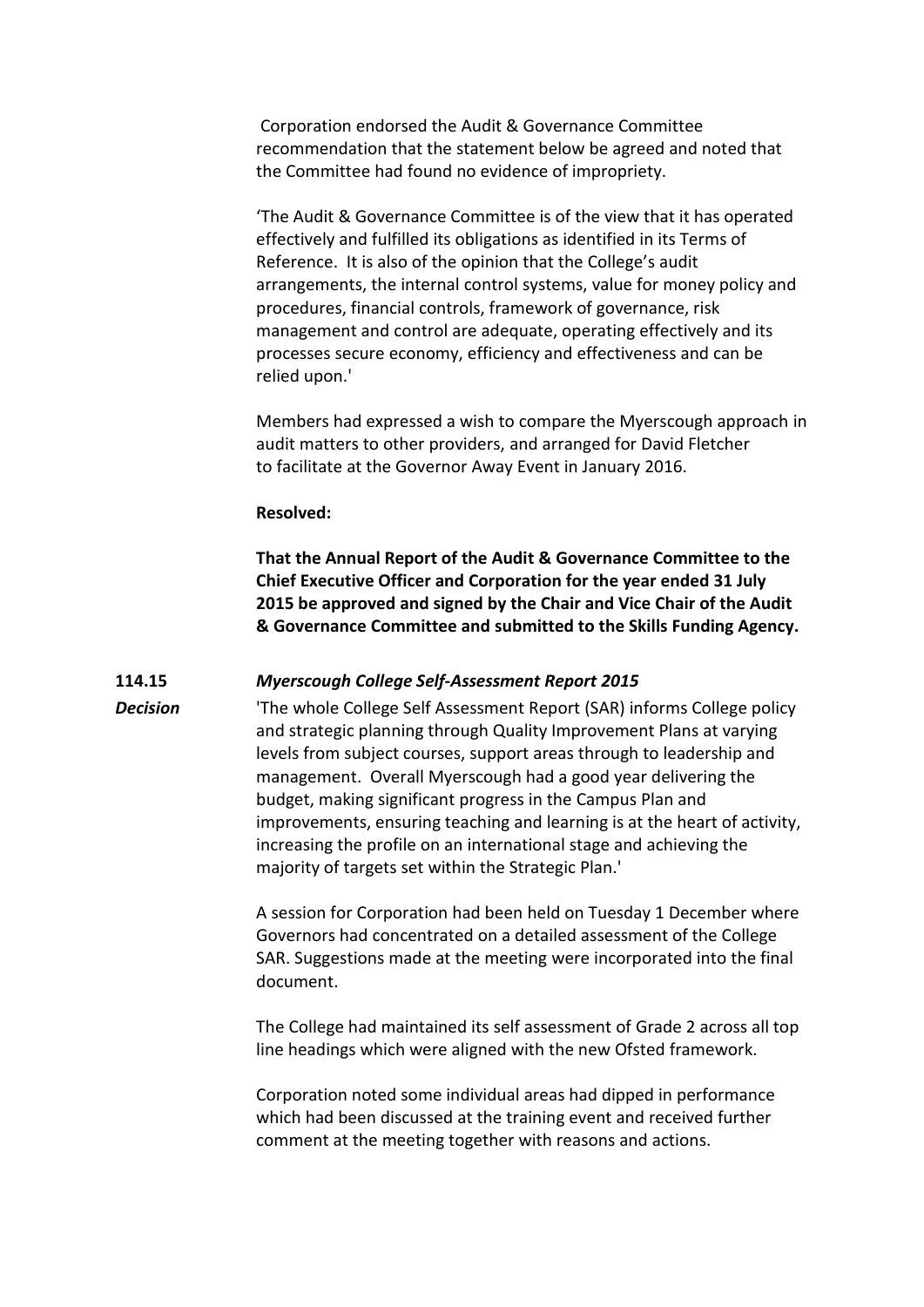The dip in Equine performance was partly explained by poorer performance at the Centres, as previously documented. There were some notable mental health issues amongst student cohorts too. The recent FE Performance Boards indicated an upward trend with Equine at Croxteth with attendance figures up and good morale amongst staff, many of who were relatively new to Myerscough.

There had been sustained developmental work in Foundation Learning which was yielding results with the area close to achieving Grade 2.

Agriculture & Countryside and Motorsports & Agricultural Engineering were close to Grade 1, and during a peer review with an Independent College were assessed to Grade 1.

Maths and English continued to present challenges but were on an upward journey. Recent training in the area had been described as inspirational. Corporation would welcome a special report on this or any other individual area should it be recommended there be a need for closer scrutiny.

Corporation noted that following external scrutiny it had been recommended to lift some grades but this had been resisted to protect the robustness of the process.

Corporation wished to pass compliments to Paul McGrail, Assistant Principal Quality, Learning and Development on the document and process.

#### **Resolved**:

**That the College Self-Assessment Report for 2015 be approved and submitted to the relevant authorities.**

# **115.15** *Autumn Statement - Spending Review*

*Information* Corporation gave consideration to a briefing paper prepared by the Association of Colleges outlining the likely impact of the Spending Review on the college sector. Members continued their discussions from earlier in the meeting, minute 109.15 refers and noted the headlines from the statement were.

- National base rate for 16-19 years maintained for 4 years
- Core adult participation budget fixed in cash terms
- FE loans extended to 19 to 23 year olds on level 3 and 4 courses
- Sixth Form Colleges given an option to convert to academy status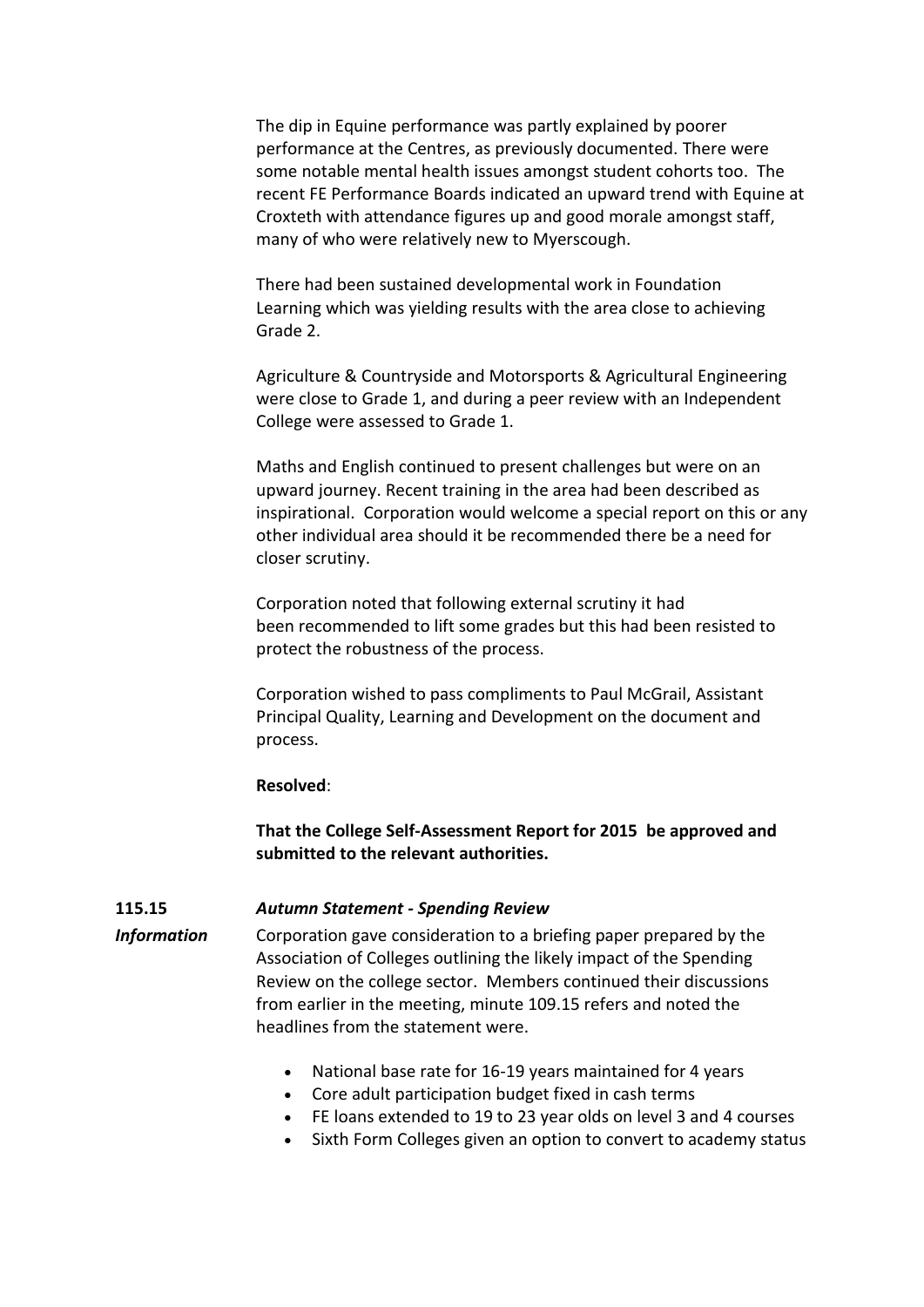Members commented on a 'better than expected' scenario but did note that attention to the detail as it emerged would be crucial to their understanding of the impact to Myerscough and informing strategic decisions.

### **Resolved:**

**That the AOC briefing paper on the 2015 Autumn Statement and Spending Review be received.**

**116.15** *Report of the Audit and Governance Committee of 3 November 2015 Decision* The Vice Chair of the Committee reported to Corporation on matters from the Audit & Governance Committee meeting held on 3 November 2015.

# **Matters requiring Confirmation by CorporationAnnual Risk Management Report and the Full Risk Management Plan 2014/2015**

The highest rated risk was 'Impact of Government cuts.' Corporation concurred with the recommendations from Audit & Governance Committee

#### **Resolved:**

# **That the Annual Risk Management Report and the Full Risk Management Plan 2014/2015 be approved**

#### **Co-option of Committee Member - Naveed Sharif**

Naveed Sharif was due to be re-appointed for a final one year term of office, his eighth. During the year he had requested a leave of absence but had indicated he wished to be considered for re-appointment.

#### **Resolved:**

**That Naveed Sharif's re-appointment as a Co-opted Member of Quality & Standards Committee be considered in twelve months time**.

### **Corporation Vacancies**

Corporation concurred with the recommendations from the selection Panel and Audit & Governance Committee.

### **Resolved:**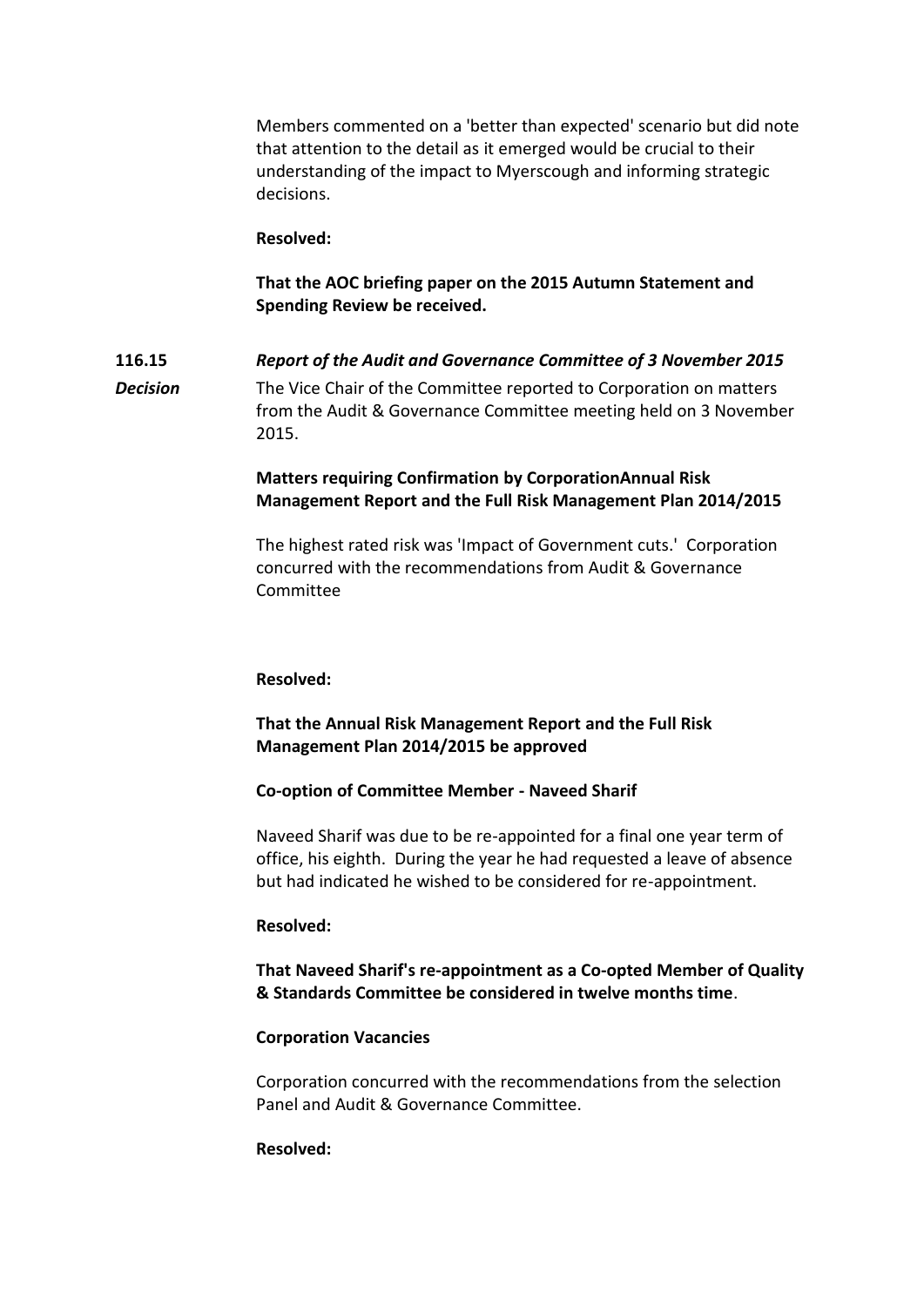- i. **That Jane Booker be appointed as a full member of Corporation and a member of the Audit and Governance Committee with effect from 1 January 2016 for a four year term of office.**
- ii. **That Richard Furnival be appointed as a Co-opted Governor of the Finance and Resources Committee with effect from 1 January 2016 for a one year term of office.**

### **Other Matters for the Information of the Corporation**

#### **Appointment of Chair and Vice Chair of the Committee for 2015/2016**

Audit & Governance Committee had appointed Gerry Corless as Chair of the Committee and Garry Payne as Vice Chair for the ensuing twelve months.

# **Financial Statements Auditors Report for the Year Ending 31 July 2015 and External Auditors Findings Report to the Audit & Governance and the Finance & Resources Committees.**

Audit & Governance had considered the draft documents and made recommendations for Corporation approval. Corporation had considered the final documents earlier in the meeting, minute 112.15 refers with Corporation concurring with Committee recommendations and approving the documents, together with the letters of representation and Auditors opinions and regularity conclusion as submitted.

# **Annual Report of the Audit & Governance Committee to the Principal/Chief Executive and Corporation for the Year Ended 31 July 2015**

The document had been considered earlier in the meeting, and Corporation concurred with the Audit & Governance Committee recommendation and approved the final document as submitted, minute 113.15 refers.

#### **Internal Audit Progress Report and Summary Report Update.**

Audit & Governance Committee expressed satisfaction with progress to date on the recommendations.

#### **Data Returns Report**

All returns for 2014 / 2015 had been submitted on time as had the first return for 2015 / 2016.

#### **Draft Governance Self-Assessment report 2015**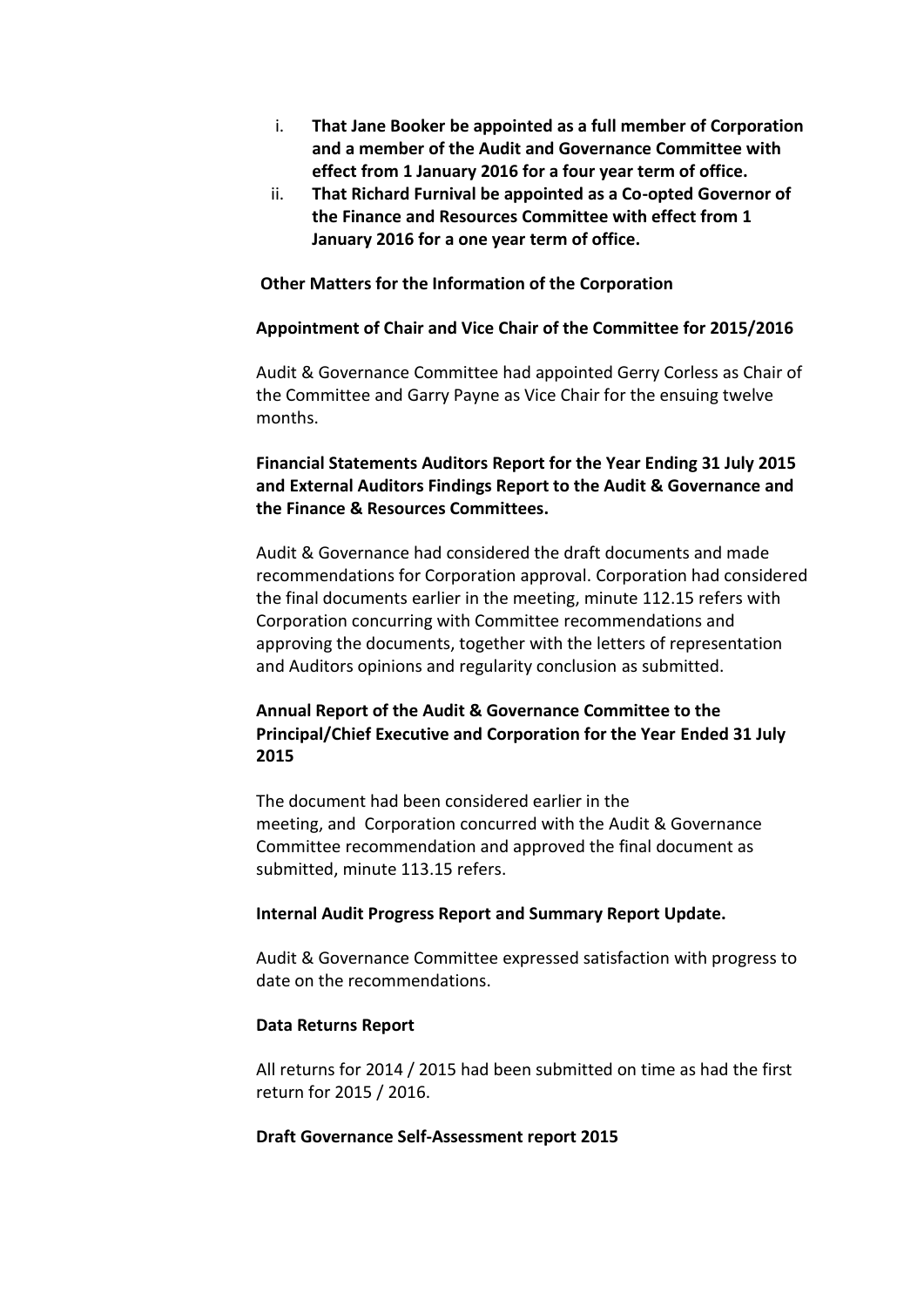Governance was graded 2, 'Good'. The Governance Quality Improvement Plan would be monitored throughout the year and it would be reviewed at the Governor away event.

### **Skills Audit 2015**

The Skills Audit aided identification of the overall make-up of the Board and supported decision making in recruitment to the Board.

#### **Annual Review of Decision Making Processes of the Corporation**

Corporation noted that Audit & Governance Committee had agreed that the documents remained fit for purpose.In accordance with the Code of Good Governance the Terms of Reference of individual Committees had been reviewed at the relevant meetings.

#### **Governor Training**

Corporation noted the Governor Workshop on Area Reviews had taken place with good attendance and since then the follow on meeting had built on the discussions with members considering a range of potential options for the College.

Also since the meeting of the Audit & Governance Committee the following had taken place:

1 December 2015 - Governor Workshop – College Self-Assessment report. 8 December 2015 - Area Review discussions 15 December 2015 - Prevent Training – Prior to Corporation meeting.

The next training event was the Governor Away Event which was being held on Friday 22 January 2016

### **Home office Inspection Tier4 Visa**

Feedback had not yet been received from the unscheduled inspection by the Home Office regarding Tier4 Visas. The inspection may have been prompted by an increase in students from outside the European Union.

#### **Terms of Reference of the Audit and Governance Committee**

In line with all Committees the Governance and Audit Committee had reviewed its terms of reference and concluded that they remained fit for purpose.

#### **Resolved:**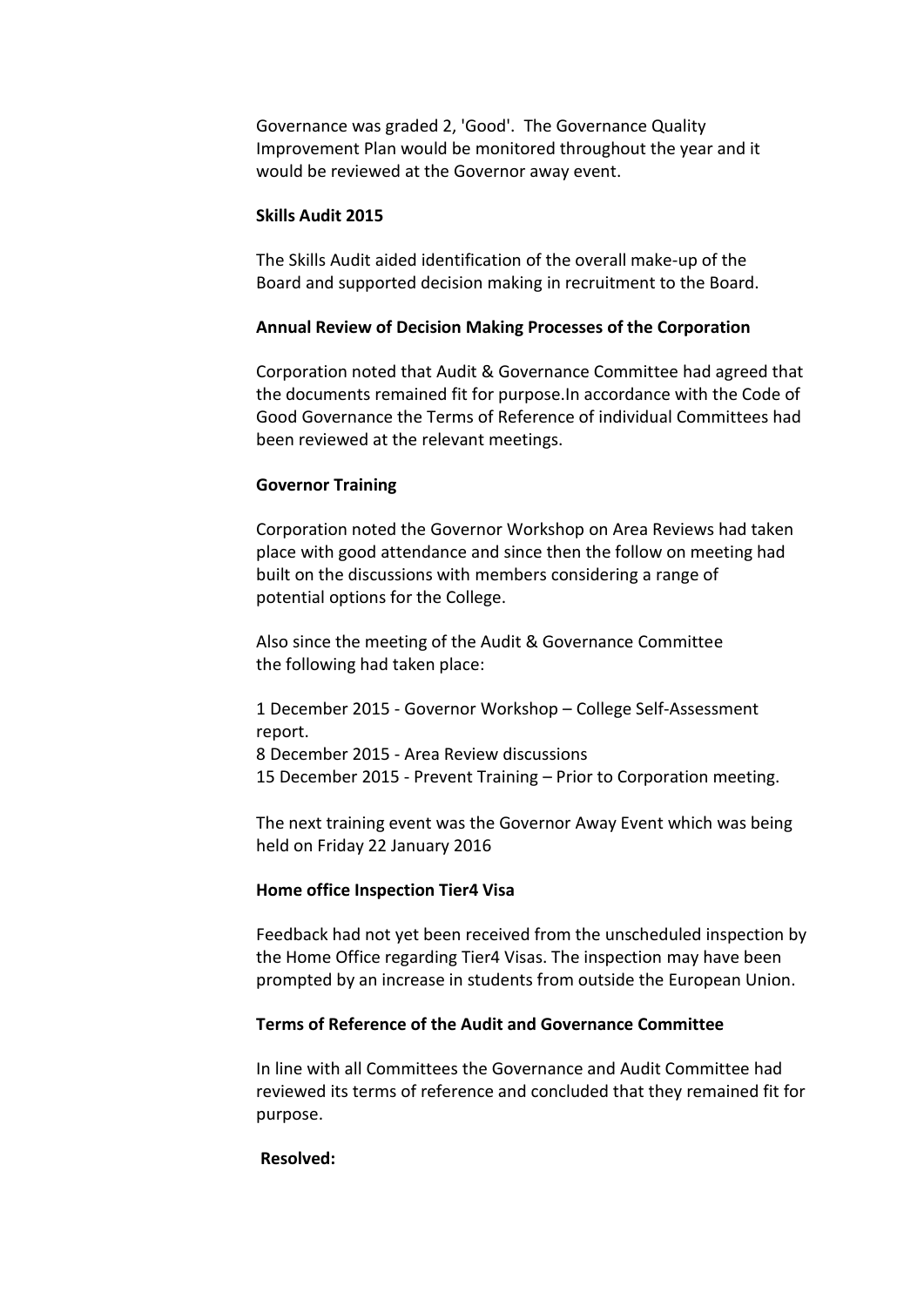## **That the above matters be received**

# **117.15** *Report of the Quality & Standards Committee –10 November 2015*

*Decision* Corporation gave consideration to the Report of the Quality & Standards Committee of 10 November 2015 presented by the Chair of the

### **CommitteeAppointment of Chair and Vice Chair**

Quality & Standards Committee had re-appointed Marion Nuttall as Chair and Allan Foster as Vice Chair for the ensuing twelve months.

#### **Performance Data 2014/2015**

Corporation noted the Committee had reviewed performance for 2014 / 2015 and current year data as follows:

## **Strategic Plan Progress – Final Report 2014/2015.**

# **Year End Performance & Current Year Data: FE, HE and Apprenticeships and Skills**

The Strategic Plan targets for 2015 / 2016 had been agreed.

FE achievement had been affected by the BTEC Assessment rule changes and performance at Croxteth and Crow Wood (now closed) and inclusion of Maths and English GCSE and Functional Skills results in overall success rates. The overall outcome for 2014 / 2015 was that FE performance had reduced to 81% from 90% last year.

There was now more delivery of City and Guilds rather than BTEC, increased management focus at Croxteth, more students streamed towards GCSE English and Maths, rather than Functional Skills with attention to ensuring they attended the examinations as non attendance had affected last year's results.

Numbers of high needs learners had exceeded the number anticipated and Management was providing the additional staffing required and negotiating funds on a case by case basis.

As anticipated recruitment targets had not been achieved and would continue to be monitored throughout the year.

In terms of HE performance the overall success rate was high with recruitment in line to exceed last year. A number of post graduate programmes were currently being developed. The College had also been chosen as one of fifteen in the UK to participate in a project funded by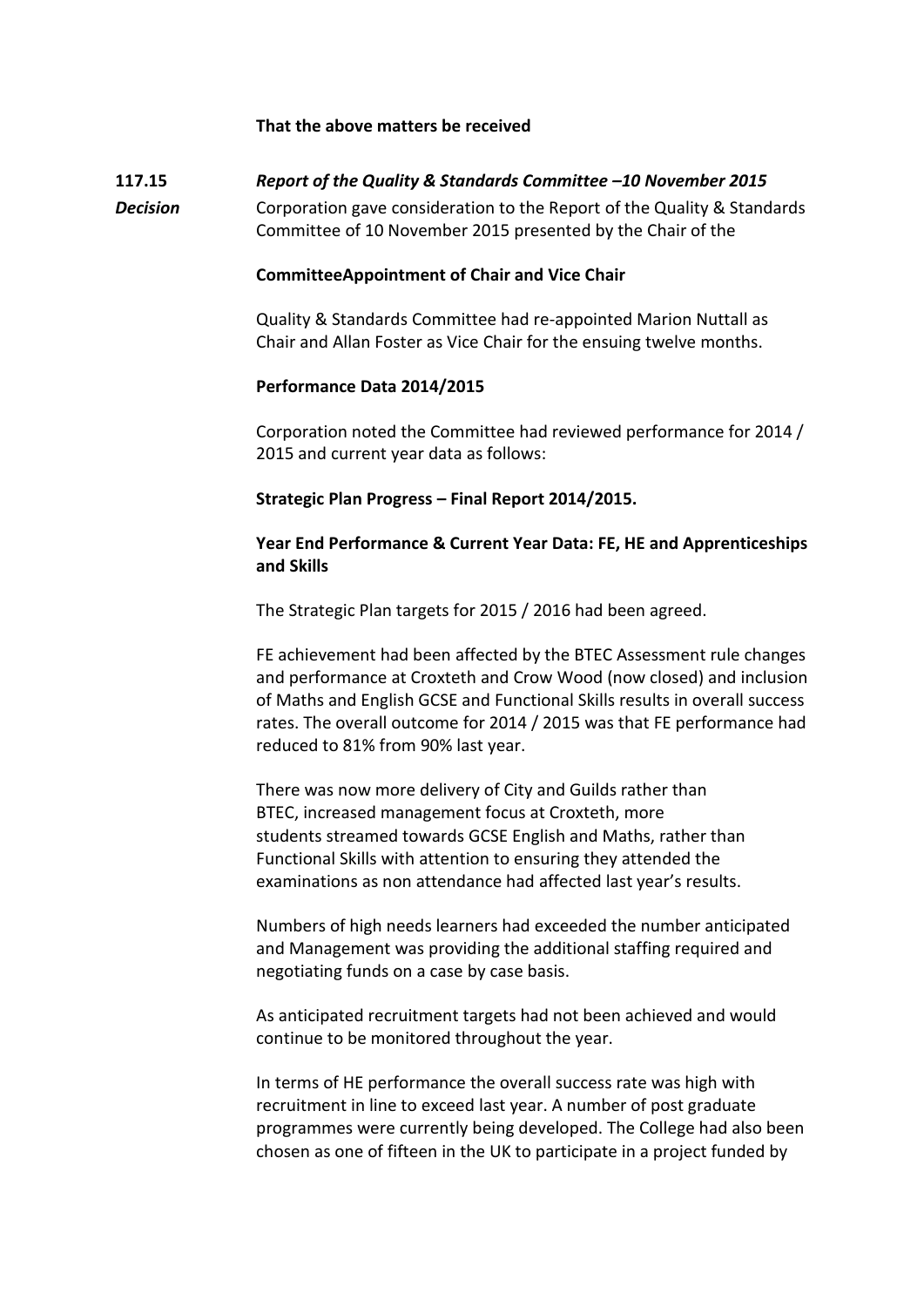HEFCE to develop a national framework for scholarly activity in college based higher education.

The Principal also confirmed that following further QAA Reviews Myerscough remained top of the league table.

A further report provided information on the performance of Work Based Learning confirming the final data for 2014 / 2015 with overall success at 64% and timely success of 54.6% both of which were significantly down on the previous year although close to national average. This had in part been due to the issue which had arisen regarding the processing of withdrawals.

Results were below target and it would take some time for the area to reach required standards. Corporation noted good employer links, a diverse training offer in keeping with industry and government priorities and with growth opportunities. Significant growth was reported in Construction Plant Maintenance. Corporation expressed confidence in leadership of the area with a new Assistant Principal, Heather Cadman-Marks in post and noted progress on the internal audit recommendations made.

## **Teaching Learning and Assessment Report**

The report provided a summary of key developments, initiatives and impact for the start of the academic year in line with the College strategic aim to provide an outstanding teaching and learning experience.

The programme of lesson observations had begun. The report identified the training programmes, CPD offers and the management strategy being developed to support improved performance.

#### **Research Report**

Corporation noted the Research Strategy for 2016 – 2019 had been developed and would focus on high level collaborative research. Activities had been focused towards relevant external funding opportunities and project outputs that would lead to high level publications. The annual Research Conference had been well received. Research links were being strengthened with Uclan.

### **Equality, Diversity and Inclusion Annual Report 2014 / 2015**

The Report would be placed on the College website at the beginning of 2016. Student satisfaction levels were high across all programmes, those below 90% were categorised. Offending background and socio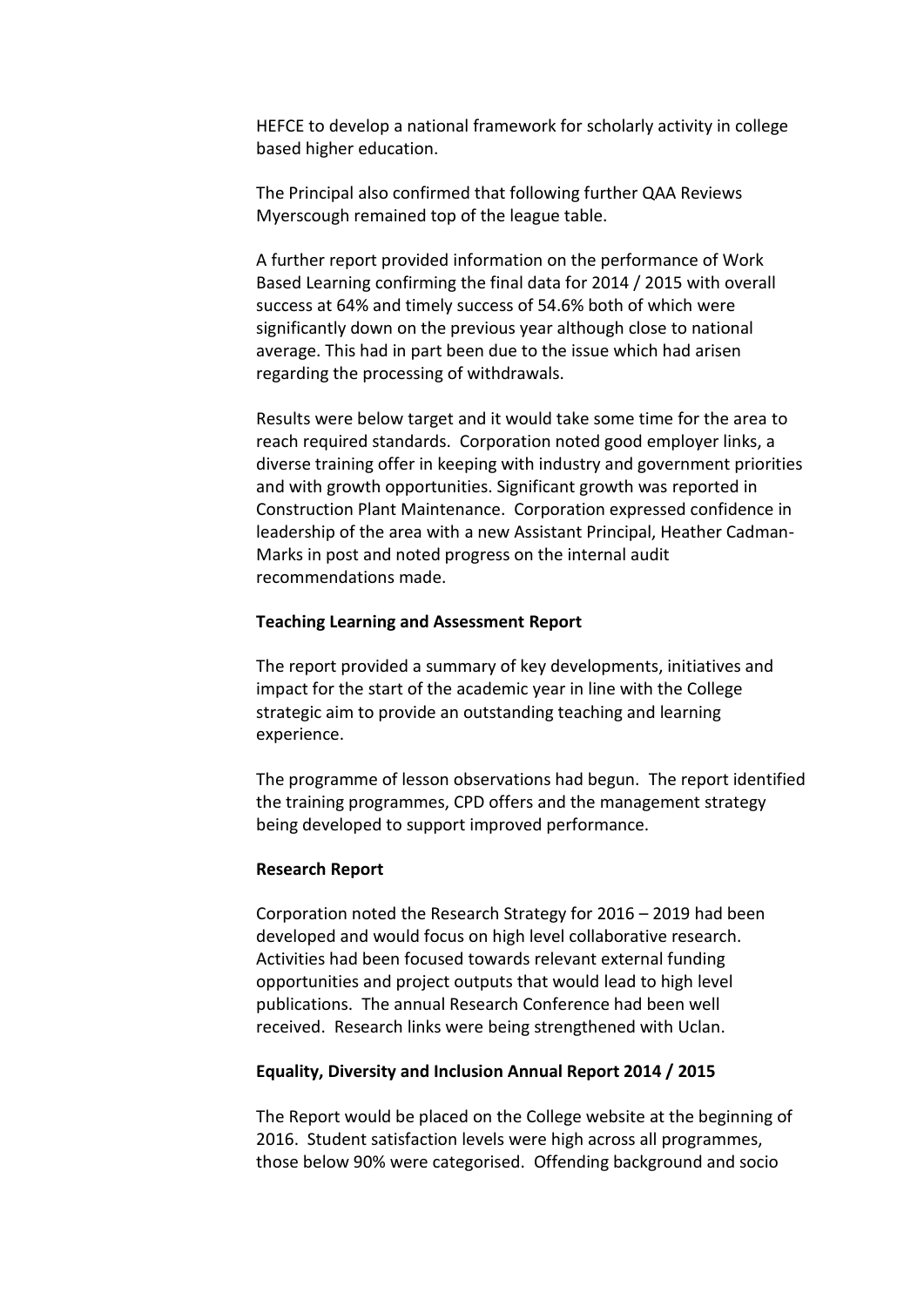economic background had been added to the standard list of protected characteristics for College monitoring purposes.

# **Quality Improvement Plan 2014 / 2015 – Final Update**

Quality & Standards Committee had given consideration to the above report which showed that there were seven areas where actions were carried forward. Members questioned the target setting in the context of others in the sector. The QIP was detailed, ambitious and rigorously monitored to support College's ambition to achieve the status of 'Outstanding'. Corporation noted some targets were aspirational.

# **Terms of Reference for the Quality and Standards Committee**

In line with all Committees the Quality and Standards Committee had reviewed its terms of reference and concluded that they remained fit for purpose.

### **Resolved:**

**That the report be received**

# **118.15** *Report of the Finance & Resources Committee 24 November 2015 Decision* **Financial Statements Auditors Report for the Year Ending 31 July 2015 and External Auditors Findings Report to the Audit & Governance and the Finance & Resources Committees.**

Finance & Resources Committee gave consideration to the above documents which included the draft Findings Report for the year ended 31 July 2015 together with the draft Auditors Report & Financial Accounts for the same year. Corporation had considered this as a separate item earlier in the meeting, minute 112.15 refers, and had concurred with Committee recommendations and approved the final documents for signature and onward transmission to the relevant agencies.

**The Principals Strategic Plan Progress Report 2014/2015**

**Financial Position Statement for Period Ended 31 October 2015; Investment Funds, Including Interest, for Period Ended 31 October 2015;**

**Capital and Revenue Cash Flow for Period Ended 31 October 2015; Capital Expenditure Report for Period Ended 31 October 2015; Myerscough Ventures Report for Period Ended 31 October 2015.**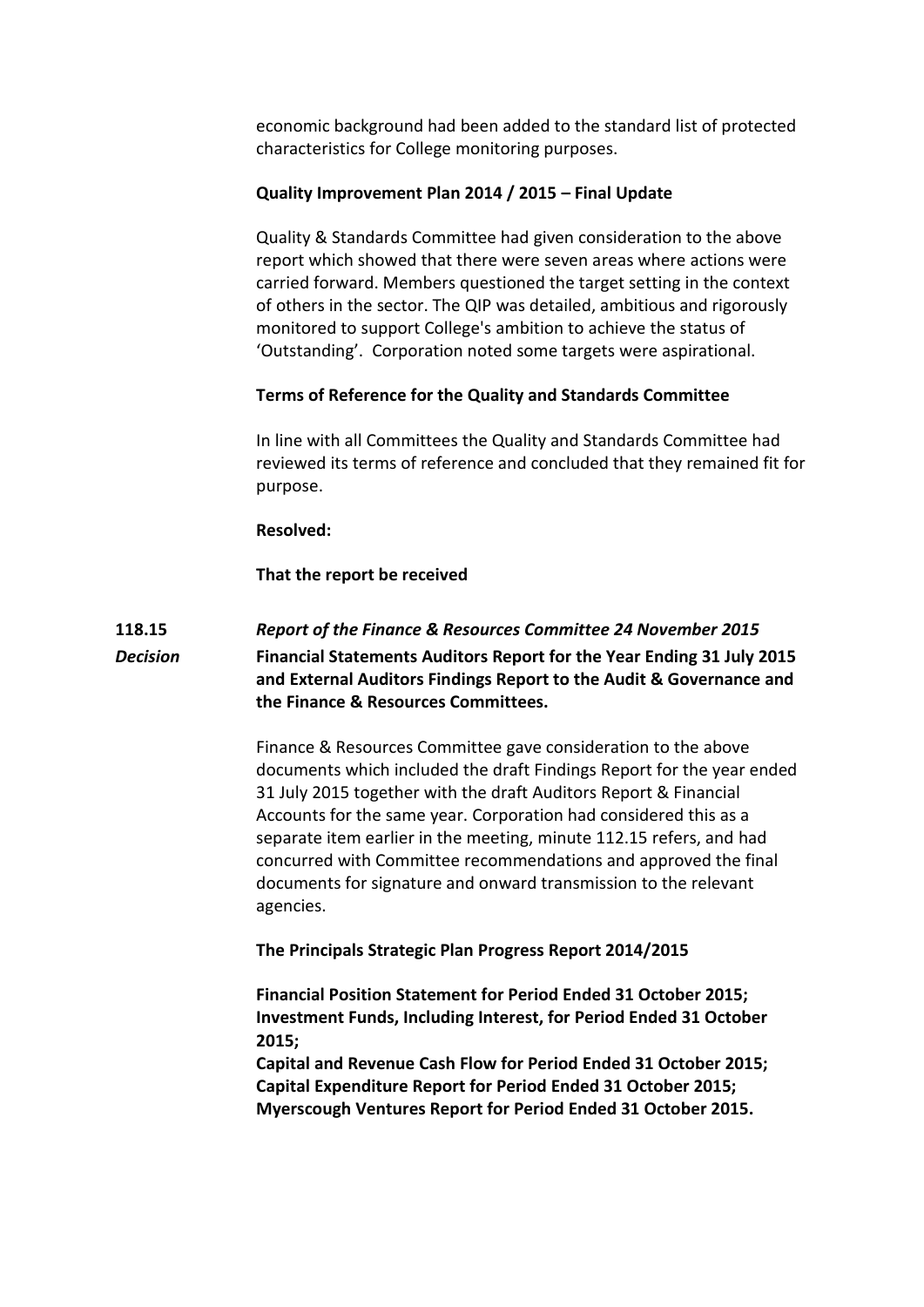Finance & Resources Committee had expressed satisfaction with the above regular reports on the various aspects of the College finances for the period ended 31 October 2015 and was pleased to report that overall the finances of the College remained in a healthy state. In the main the financial key performance indicators were on or above target.

Recruitment for 16 – 18 year olds had been challenging and would not achieve target or funding numbers. There was no claw back but this would affect the 2016 / 2017 allocation. Numbers were down in line with national demographics for this age range.There had been an issue with delayed withdrawals in relation to apprenticeships and this had resulted in targets being missed. Several new employers had entered into contracts for the coming year.

HE recruitment was slightly behind profile but additional recruitment was expected.

There had again been a higher than expected recruitment of high needs learners and management was addressing the associated staffing requirements.

In relation to the Capital Plan the profile for the next twelve months showed that the proposals were affordable and within the identified timescale.

Income from Myerscough Ventures was behind profile by some 10% due in the main to a reduction in income from Sport, Residences and Equine. The Equine downturn was largely due to increased take up of discounted student livery facilities.

The report also indicated that the capital plan projects were meeting targets.

**Myerscough Student Union Annual Accounts for the Year Ended 31 July 2015**The Committee had considered the above accounts and was pleased to note that the Association remained solvent.

# **College Funding Update**

The Committee considered a report from the Deputy Principal, Finance and Corporate Services which indicated the funding provision for the current year from the EFA and SFA as follows:

| Original<br>allocation | <b>Revised</b><br>allocation<br><b>July 2015</b> | <b>Revised</b><br>allocation<br>Oct/Nov<br>2015 | Variance<br>from<br>Original |
|------------------------|--------------------------------------------------|-------------------------------------------------|------------------------------|
|------------------------|--------------------------------------------------|-------------------------------------------------|------------------------------|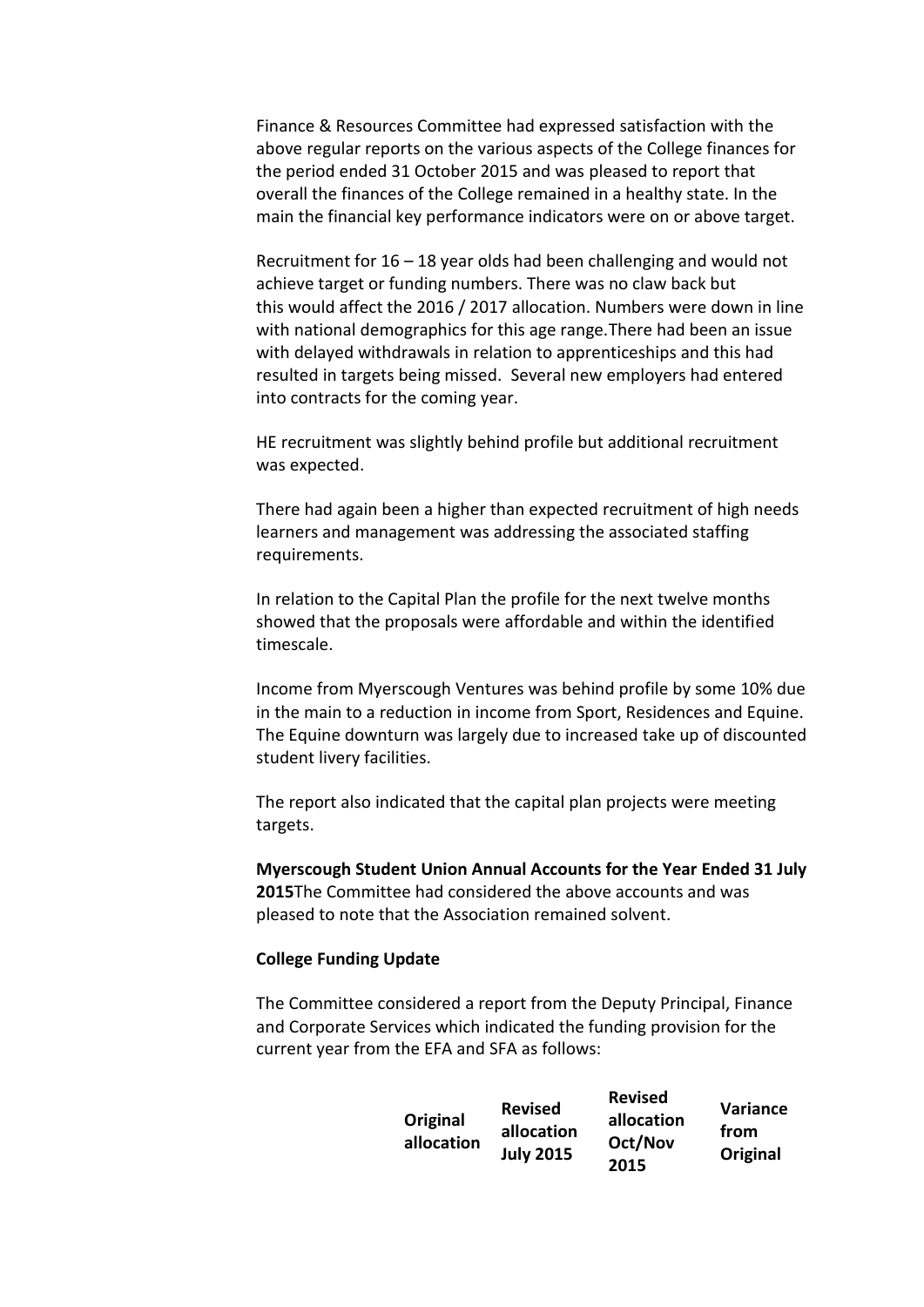| <b>Adult Skills</b><br>budget            |                       | £1,947,119 £1,924,666 | £1,977,204 | £30,085  |
|------------------------------------------|-----------------------|-----------------------|------------|----------|
| Of which:                                |                       |                       |            |          |
| Adult apprentices £993,253               |                       | £993,253              | £993,253   |          |
| 16-18<br><b>Apprenticeships</b>          | £704,823              | £704,823              | £835,509   | £130,686 |
| <b>Discretionary</b><br>learner support* | £170,284              | £165,320              | £165,320   |          |
| TOTAL                                    | £2,822,226 £2,794,809 |                       | £2,978,033 | £160,771 |

### **Tuition Fees 2016 / 2017**

The fee structure for new entrants in the 2016-17 academic year, detailed below, had already been outlined in the Access Agreement submitted in April of this year for new students:

| <b>Full-Time Courses</b>                                     | Fee Per<br>Annum | <b>Notes</b>                                                       |
|--------------------------------------------------------------|------------------|--------------------------------------------------------------------|
| <b>Foundation Degree</b>                                     | £9,000           | Previously £8,000 - brought<br>into line with an Honours<br>Degree |
| <b>Honours Degree</b>                                        | £9,000           | Maximum set Nationally                                             |
| Module price for part-time<br>undergraduate<br>course        | £900             | Significant increase to align<br>closer to UCLAN                   |
| <b>Masters Degree</b>                                        | £6,000           | Set by UCLAN                                                       |
| Module price for part-time<br>Masters course                 | £625             |                                                                    |
| Module price for part-time<br><b>Teacher Training course</b> | £675             |                                                                    |

There was no changes to tuition fees for continuing students other than an inflationary increase for part time undergraduate (£640/module) and part time postgraduate students (£540/module).

Corporation noted the Committee had endorsed the previous decision in agreeing the above fee structure.

## **Skills Funding Agency – Financial Health**

The Committee received a letter from the Skills Funding Agency which confirmed the grade for the College's financial health for 2014 / 2015 as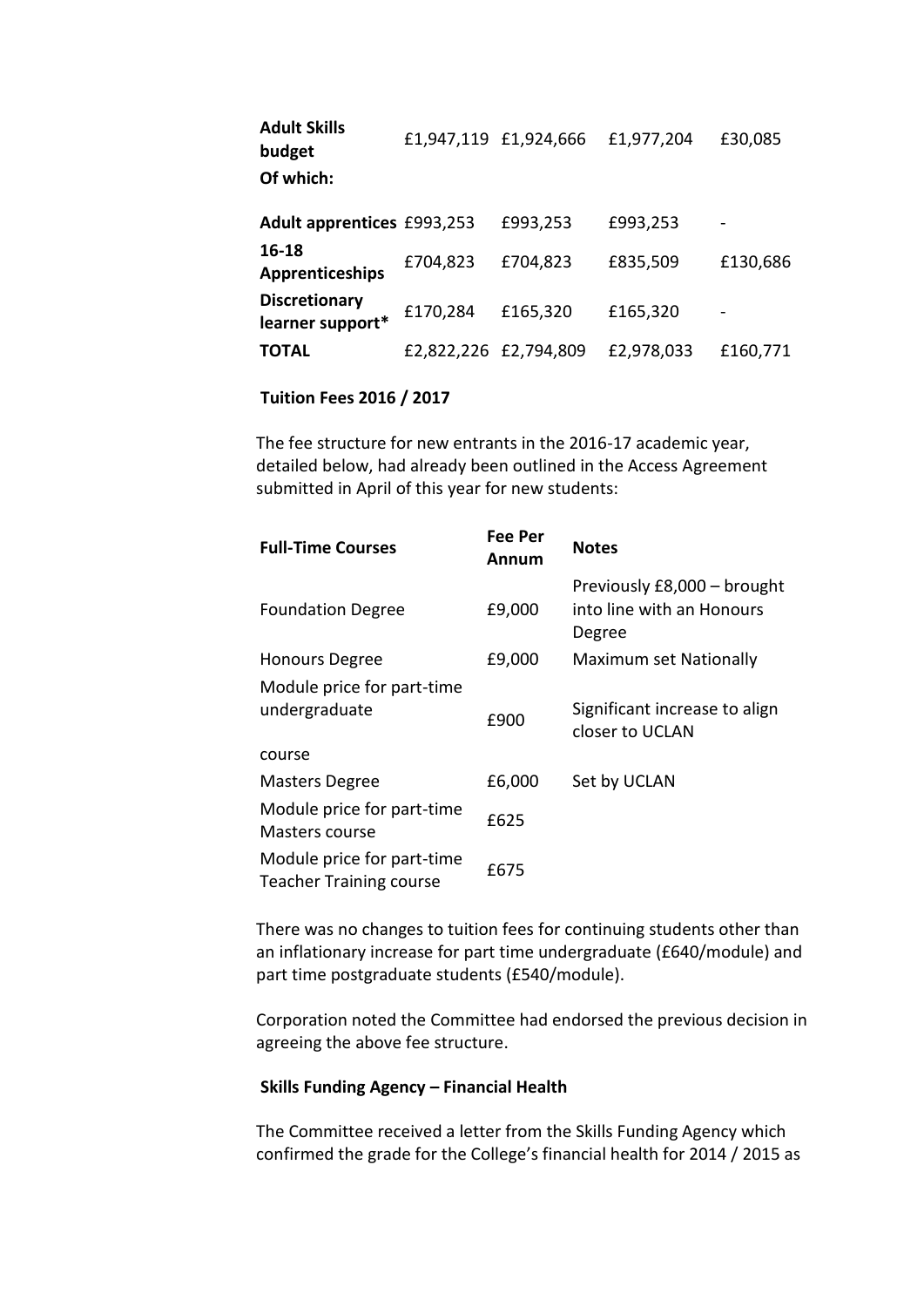'Outstanding' and 'Good' for the current budget year in line with decisions and information previously reported.

# **Human Resources**

The report contained analysis of staff turnover, breakdown analysis of leavers, staff stability index, staff sickness statistics and the Staff Survey undertaken in the summer of 2015 and benchmarked against other colleges.

The Committee had noted that staff turnover was below national average, overall staff sickness had decreased and that sickness levels for all categories were below national average. However, long term sickness of 7 employees was above the target of 6 but the individuals concerned were being actively managed.

Changes to IT data systems had aided the production of reports with up to date information and this development would continue with the various HR reports which aided management processes. The results of the staff survey informed changes to the current action plan which was continually reviewed.

# **Health and Safety Report for the period ended 31 October 2015**

Members gave consideration to the Health and Safety Report for the period ended 31 October 2015 which included a summary of key strengths, areas for improvement, actions taken and further actions planned.There was a reduction in accidents relating to Slips, Trips and Falls though this category remained the main cause of accidents or incidents. Only 6 RIDDOR reportable accidents occurred only one of which required further investigation. 100 staff had taken advantage of the free flu injections.

# **Terms of Reference of the Finance and Resources Committee**

In line with all Committees the Finance and Resources Committee reviewed its terms of reference and concluded that they remained fit for purpose.

### **Resolved:**

**That Corporation receive the above items.**